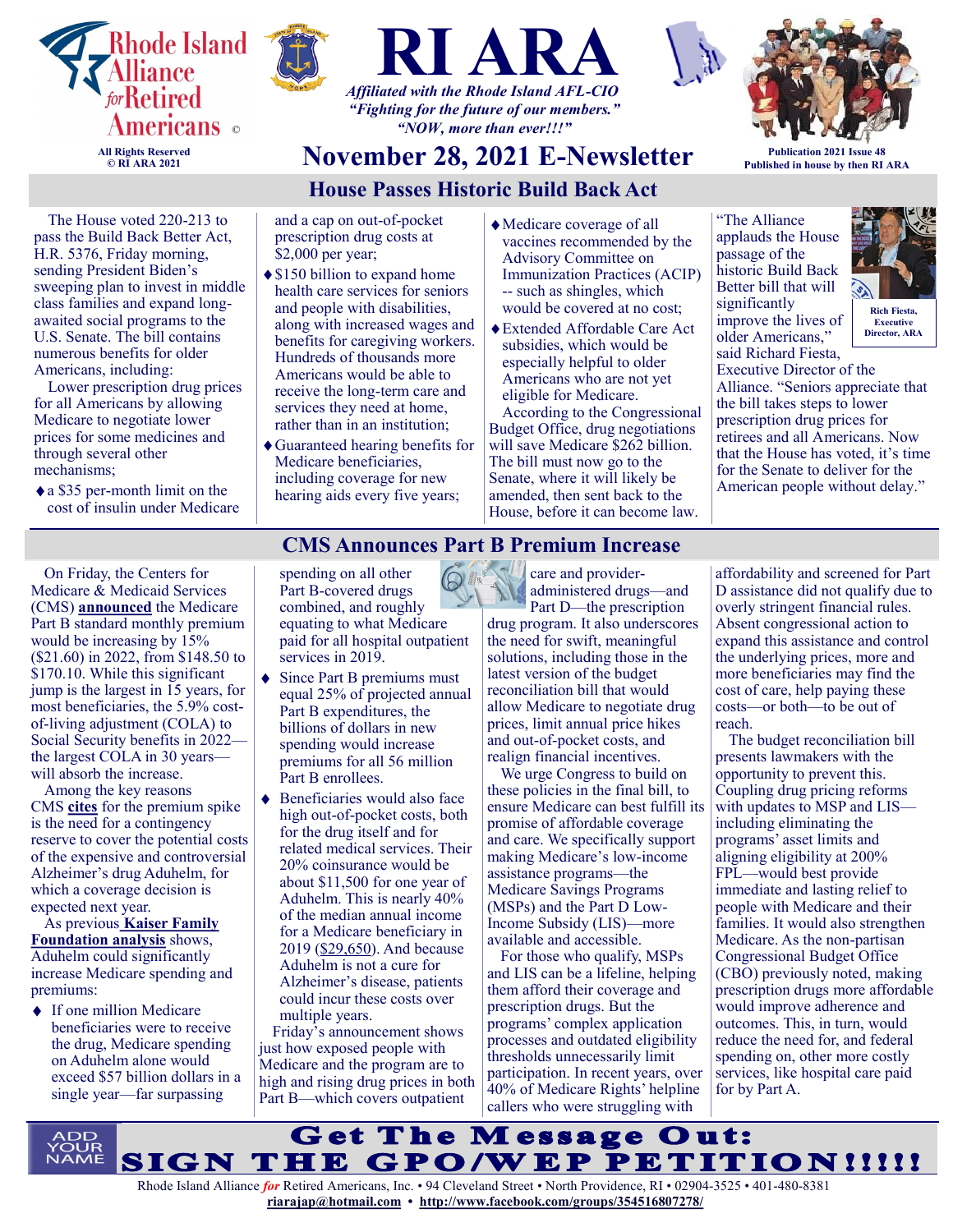# **Analysis Shows Benefits for People with Medicare in the Current "Build Back Better" Bill**

As the "Build Back Better" (BBB) budget reconciliation bill begins its journey through Congress, the Kaiser Family Foundation (KFF) has updated a **[valuable](https://www.kff.org/health-reform/issue-brief/potential-costs-and-impact-of-health-provisions-in-the-build-back-better-act/)  [resource](https://www.kff.org/health-reform/issue-brief/potential-costs-and-impact-of-health-provisions-in-the-build-back-better-act/)** explaining the budgetary effects and huge public good of many of the bill's major health provisions. These provisions include several that have been long-standing goals of the Medicare Rights Center, including **[Medicare](https://www.medicarerights.org/medicare-watch/2021/11/04/prescription-drug-cost-reform-is-a-welcome-addition-to-the-build-back-better-budget-bill)** 

### **[prescription drug](https://www.medicarerights.org/medicare-watch/2021/11/04/prescription-drug-cost-reform-is-a-welcome-addition-to-the-build-back-better-budget-bill)**

**[negotiation](https://www.medicarerights.org/medicare-watch/2021/11/04/prescription-drug-cost-reform-is-a-welcome-addition-to-the-build-back-better-budget-bill)** to lower drug costs, especially insulin; **[limiting the](https://www.medicarerights.org/medicare-watch/2021/09/16/as-congress-weighs-legislation-new-report-examines-how-caps-on-part-d-spending-would-affect-people-with-medicare)  [amount Part D enrollees](https://www.medicarerights.org/medicare-watch/2021/09/16/as-congress-weighs-legislation-new-report-examines-how-caps-on-part-d-spending-would-affect-people-with-medicare)  [pay](https://www.medicarerights.org/medicare-watch/2021/09/16/as-congress-weighs-legislation-new-report-examines-how-caps-on-part-d-spending-would-affect-people-with-medicare)** out-of-pocket each year; adding a hearing benefit to Medicare; **[expanding](https://www.medicarerights.org/medicare-watch/2021/09/30/investing-in-medicaid-hcbs-is-good-for-medicare)  [availability of Home](https://www.medicarerights.org/medicare-watch/2021/09/30/investing-in-medicaid-hcbs-is-good-for-medicare)- and Community-[Based Services](https://www.medicarerights.org/medicare-watch/2021/09/30/investing-in-medicaid-hcbs-is-good-for-medicare)  [\(HCBS\)](https://www.medicarerights.org/medicare-watch/2021/09/30/investing-in-medicaid-hcbs-is-good-for-medicare)** through Medicaid; and closing the **[Medicaid coverage](https://www.medicarerights.org/medicare-watch/2021/07/22/staggering-medical-debt-demonstrates-more-need-to-expand-medicaid)  [gap.](https://www.medicarerights.org/medicare-watch/2021/07/22/staggering-medical-debt-demonstrates-more-need-to-expand-medicaid)**

One of the most promising aspects of the BBB would be the proposal to allow Medicare to negotiate prescription drug prices. Currently, the program is not permitted to negotiate, **[unlike other](https://news.bloomberglaw.com/health-law-and-business/push-to-negotiate-medicare-drug-prices-prompts-look-at-va-model)  [programs like the Veteran's](https://news.bloomberglaw.com/health-law-and-business/push-to-negotiate-medicare-drug-prices-prompts-look-at-va-model)  [Administration](https://news.bloomberglaw.com/health-law-and-business/push-to-negotiate-medicare-drug-prices-prompts-look-at-va-model)** that negotiate

steep discounts on many drugs. While the BBB's current negotiation provisions are not as

robust as some **[previous bills,](https://www.medicarerights.org/medicare-watch/2021/05/06/medicare-rights-endorses-elijah-e-cummings-lower-drug-costs-now-act)** they would be a meaningful step toward reducing prices for people with Medicare. KFF notes that it is unclear currently how many people would be affected, but it would be likely to reduce Part D premiums for all enrollees and reduce costs for insulindependent diabetics.

KFF also notes that the cap on beneficiary out-of-pocket spending for Part D medications would greatly help those with high drug costs, potentially saving thousands of dollars for those in the highest spending brackets. And the impact of this provision would grow through time as more and more beneficiaries would reach the out -of-pocket limit.

The addition of a hearing benefit in Medicare would fill a significant gap in coverage and give options to the millions of people with Medicare who currently lack any access to hearing care. Currently, some Medicare Advantage enrollees have access to some limited

hearing benefits, but this would level the playing HEALTHCARE field for those with

traditional Medicare by covering hearing rehabilitation, treatment, and hearing aids.

Another vital proposal in the BBB would increase funding for HCBS through Medicaid, which would increase access, reduce waiting lists, strengthen the workforce, and create new processes to monitor quality. Older adults and people with disabilities overwhelmingly want to stay safely in their homes rather than move to a congregate setting like a nursing facility. While the funding that the BBB would provide would not do everything necessary to make HCBS universally available, this proposal would improve the options individuals have and set the stage for future improvements.

Though eliminating the Medicaid coverage gap would not directly affect people with Medicare, it is still very important for the program and future beneficiaries. This proposal would provide coverage to approximately 2.2 million uninsured people with incomes

under the poverty level, mostly in Texas, Florida, Georgia, and North Carolina. As KFF notes, half of those in the coverage gap are working and six in 10 are people of color. This would be a very important step to ensure that people have access to care and coverage before they are eligible for Medicare, improving both their well-being and the financial stability of the Medicare program.

At Medicare Rights, we are hopeful that the BBB will pass and make these important changes that will greatly improve the lives of people with Medicare and their families. Many of the provisions fill significant gaps and have been long-standing priorities for us and for many of our partner organizations. It is not too late to make your voice heard. Use our **[Action Center](https://actionnetwork.org/letters/action-alert-tell-congress-to-prioritize-people-with-medicare)** to send an email to your member of Congress, or call the U.S. Capitol Switchboard (202-224- 3121) to connect by phone.

**[Read the KFF analysis.](https://www.kff.org/health-reform/issue-brief/potential-costs-and-impact-of-health-provisions-in-the-build-back-better-act/) [Read more about drug price](https://www.medicarerights.org/medicare-watch/2021/11/04/prescription-drug-cost-reform-is-a-welcome-addition-to-the-build-back-better-budget-bill)  [negotiation.](https://www.medicarerights.org/medicare-watch/2021/11/04/prescription-drug-cost-reform-is-a-welcome-addition-to-the-build-back-better-budget-bill) [Read why investing in HCBS](https://www.medicarerights.org/medicare-watch/2021/09/30/investing-in-medicaid-hcbs-is-good-for-medicare)** 

**[is so important for Medicare](https://www.medicarerights.org/medicare-watch/2021/09/30/investing-in-medicaid-hcbs-is-good-for-medicare)**.

# **Public Opinion Is Unified on Lowering Drug Prices. Why Are Leaders Settling for Less?**

Democrats and Republicans are crystal clear in polls that they want government to be allowed to negotiate down high drug prices. Americans pay **[nearly](https://www.usnews.com/news/health-news/articles/2021-01-29/compared-to-other-countries-americans-pay-much-more-for-prescription-drugs)  [three times as much for](https://www.usnews.com/news/health-news/articles/2021-01-29/compared-to-other-countries-americans-pay-much-more-for-prescription-drugs)  [drugs](https://www.usnews.com/news/health-news/articles/2021-01-29/compared-to-other-countries-americans-pay-much-more-for-prescription-drugs)** as patients in dozens of other countries. In the past two years, numerous **[Democratic](https://www.healthaffairs.org/do/10.1377/hblog20190826.689286/full/)  [candidates](https://www.healthaffairs.org/do/10.1377/hblog20190826.689286/full/)** including **[President Joe](https://joebiden.com/healthcare/)  [Biden](https://joebiden.com/healthcare/)** — have campaigned on enacting such legislation. This year, **[the polling group at](https://www.kff.org/health-costs/poll-finding/public-weighs-in-on-medicare-drug-negotiations/)  [KFF](https://www.kff.org/health-costs/poll-finding/public-weighs-in-on-medicare-drug-negotiations/)** asked respondents about support for drug price negotiations after giving them the commonly offered arguments, pro and con: On the pro side, lower prices mean people can better afford their medicines; on the con side, lower profits mean the possibility of less innovation and fewer new drugs. Large majorities **[supported the idea](https://www.kff.org/health-costs/poll-finding/public-weighs-in-on-medicare-drug-negotiations/)** of Medicare negotiating with

pharmaceutical firms to get lower

prices for both its beneficiaries and people with private insurance: 83% overall, including 95% of Democrats, 82% of independents and 71% of Republicans.

### Similarly, **[in recent polling](https://www.rwjf.org/en/library/research/2021/11/healthcare-affordability--majority-of-adults-support-significant-changes-to-the-health-system.html)  [funded by the Robert Wood](https://www.rwjf.org/en/library/research/2021/11/healthcare-affordability--majority-of-adults-support-significant-changes-to-the-health-system.html)  [Johnson Foundation,](https://www.rwjf.org/en/library/research/2021/11/healthcare-affordability--majority-of-adults-support-significant-changes-to-the-health-system.html)** 84% of respondents said the government should be allowed to put limits on prices for drugs that save lives and for common chronic illnesses, like diabetes. (Funding from the foundation supports KHN's journalism.) No wonder groups **[linked to](https://www.rollcall.com/2021/09/30/nonprofit-linked-to-phrma-behind-ads-opposing-drug-pricing-changes/)  [PhRMA,](https://www.rollcall.com/2021/09/30/nonprofit-linked-to-phrma-behind-ads-opposing-drug-pricing-changes/)** the pharmaceutical industry's trade association, are blanketing the airwaves with ads featuring patients with serious illnesses **[who say that price](https://khn.org/news/article/an-ads-charge-that-price-haggling-would-swipe-500-billion-from-medicare-is-incorrect/)  [negotiation would mean people](https://khn.org/news/article/an-ads-charge-that-price-haggling-would-swipe-500-billion-from-medicare-is-incorrect/) [would not get vital](https://khn.org/news/article/an-ads-charge-that-price-haggling-would-swipe-500-billion-from-medicare-is-incorrect/)  [medicines](https://khn.org/news/article/an-ads-charge-that-price-haggling-would-swipe-500-billion-from-medicare-is-incorrect/)** and could die. Voters aren't buying it: 93% of



Americans and 90% of Republicans said they believe that drugmakers would still make enough

money to develop drugs if prices were lowered, the KFF poll found. (KHN is an editorially independent program of the Kaiser Family Foundation.)

With public opinion so unified in our politically divided society, why are congressional Democrats settling on a menu of weaker, halfway measures to address the problem of sky-high drug prices?

**[The current proposal](https://khn.org/news/article/despite-restraints-democrats-drug-pricing-plan-could-still-aid-consumers/)** on drug prices in Biden's Build Back Better spending package with support from Congress (so far) contains strong consumer protections — such as limiting out-of-pocket prescription drug payments for Medicare beneficiaries to \$2,000 annually and limiting yearly price increases, which have long outpaced inflation.

But when it comes to allowing the government to negotiate better prices, the provisions are narrow, byzantine and distant. The government would identify 100 high-cost medicines and **[choose 10 for price](https://www.whitehouse.gov/briefing-room/statements-releases/2021/11/02/president-biden-announces-prescription-drug-pricing-plan-in-build-back-better-framework/)  negotiation annually**, with those prices first taking effect in 2025. It could negotiate only on medicines that had been on the market for **[at least nine to 13](https://endpts.com/dems-100b-deal-reduced-further-medicare-drug-price-negotiations-pushed-to-13-years-for-biologics/)  [years](https://endpts.com/dems-100b-deal-reduced-further-medicare-drug-price-negotiations-pushed-to-13-years-for-biologics/)**, depending on the drug type.

There are many reasons the public's strong view on this issue hasn't translated to more forceful law.

While the idea of drug price negotiations is extremely popular, the benefits of such a program are diffuse — affecting patient pocketbooks here and there. And politicians generally don't expect to be punished by voters for failing to deliver on this single issue. ….**[Read More](https://khn.org/news/article/public-opinion-prescription-drug-prices-democratic-plan/)**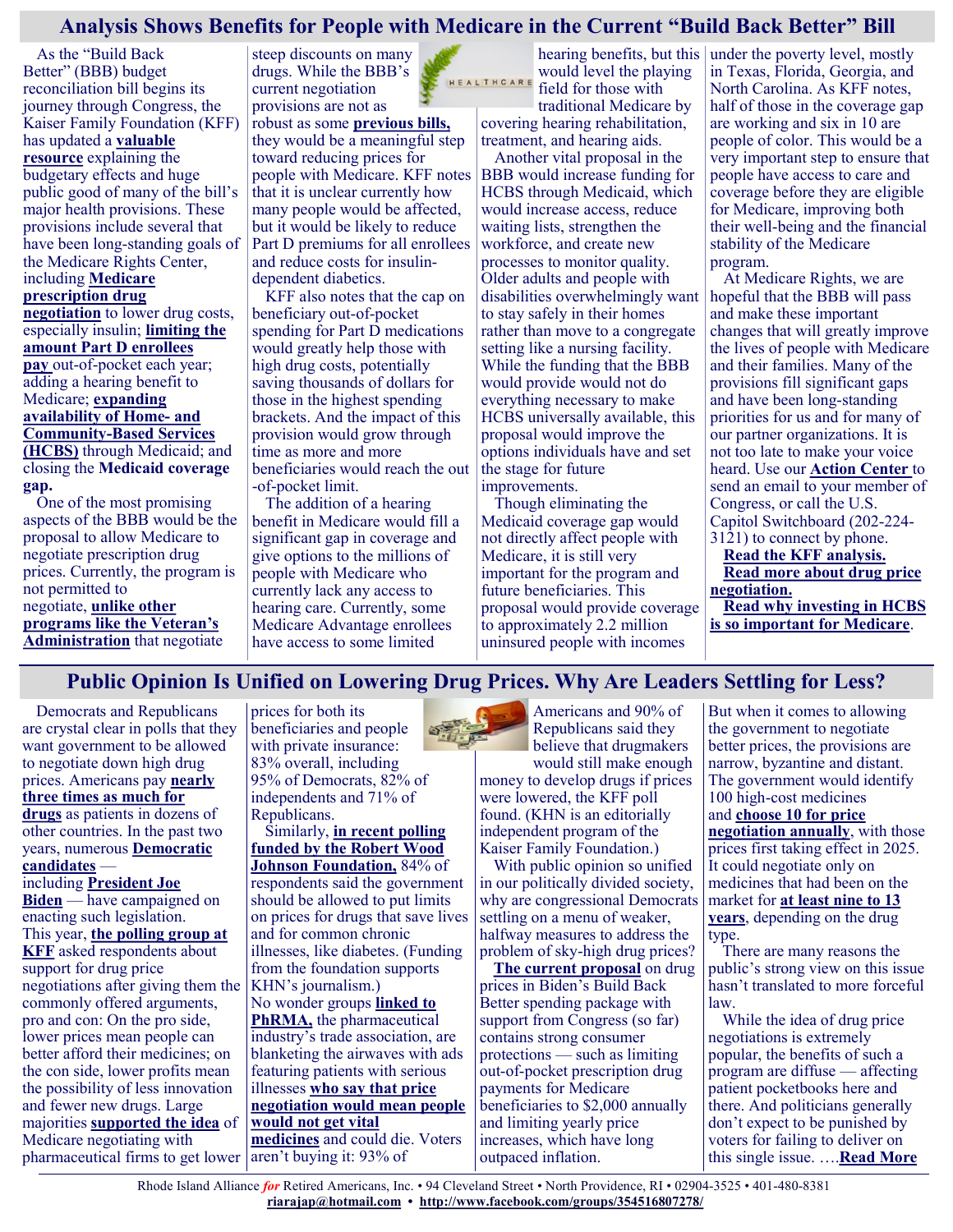# **No Need to Panic: Social Security Is NOT Running Out**

Social Security is a great, noble and necessary government program established by President Roosevelt in 1935. In almost 90 years, there have been minimal changes to Social Security benefits. And with people living longer, a new program is needed. Given this history, it is no surprise that changes are coming to Social Security. To eradicate panic, it is essential to understand that the worst-case scenario is an **[almost 25%](https://www.kiplinger.com/retirement/social-security/603386/social-security-reserves-to-be-depleted-earlier-than-previously-expected)  [reduction in benefits.](https://www.kiplinger.com/retirement/social-security/603386/social-security-reserves-to-be-depleted-earlier-than-previously-expected)** So, while not ideal, changes to Social Security – or as others have reported "running out" – will not mean zero benefits.

### **There Will Not Be Dramatic Changes to Social Security**

Despite the possibility of a decrease in benefits down the road, there are important reasons why dramatic changes will not be made to Social Security. First and foremost, it would be economically catastrophic to eliminate Social Security. Many retirees and future retirees rely entirely on Social Security as their primary source of income.

So, to remove its financial benefits would be inhumane and cause irreparable financial implications to the United States government.

It is also political selfannihilation for the U.S. to consider eliminating the Social Security program. In a country that continues to face dramatic political polarization, Social Security is one of the only bipartisan issues that neither party is willing to touch.

Social Security changes are happening in general because the program is outdated. The reason these benefits are changing now and the changes that we are seeing are related to three significant factors: COLA (costof-living adjustment), FICA (Federal Insurance Contributions Act) and FRA (full retirement age).

### **Inflation's Effect on Social Security**

COLA is the increase made to Social Security and Supplemental Security Income to counteract the effects of



highest raise since 1982. To determine the exact dollar amount you will receive in 2022, take your current benefit, and multiply it by 1.059%. The increase in Social Security is to counteract the current uptick in the cost of consumer goods. These price increases include essential commodities such as oil and gas. And the expected rise in prices for most goods is 5.9%. So, by understanding how COLA works, the likely outcome in the foreseen future is a combination of smaller Social Security increases, later ages to collect these benefits, and more income tax.

#### **FICA's Impact on Social Security**

FICA stands for the Federal Insurance Contributions Act and is the dollar amount deducted from each paycheck. Your ninedigit Social Security number helps accurately record your

covered wages or selfemployment. As you work and pay FICA taxes, you earn credits for Social Security benefits.

With the expected increase in the cost of living, the limits on the income subject to FICA taxes are naturally increasing. In 2021 you were taxed on your first \$142,800 in income to help fund Social Security. But with the almost additional 6% COLA for 2022, the government is increasing taxable FICA wages to \$147,000 next year.

### **The Social Security Trust Fund Depletion**

The other expected change on Social Security is that the **[trust](https://www.kiplinger.com/retirement/social-security/603386/social-security-reserves-to-be-depleted-earlier-than-previously-expected)  [fund is estimated to deplete by](https://www.kiplinger.com/retirement/social-security/603386/social-security-reserves-to-be-depleted-earlier-than-previously-expected)  [2033](https://www.kiplinger.com/retirement/social-security/603386/social-security-reserves-to-be-depleted-earlier-than-previously-expected)**, an entire year sooner than initially expected. The depletion is due to many factors, such as COVID, an aging population, more people dying than being born, and more money being withdrawn than being contributed. Another reason for our trust fund rundown is our government's propensity to beg, borrow and steal from it over the past few decades.

# **Americans Strongly Agree on These 3 Changes to Social Security**

Americans appear to disagree on many things these days, but they find common ground on one subject: the need to fix the Social Security system.

Three-quarters of Americans in a recent study  $-76%$  — said they either somewhat agree or strongly agree that the Social Security system needs to change, according to the **[Nationwide](https://nationwidefinancial.com/media/pdf/NFM-20936AO.pdf)  [Retirement Institute's 2021](https://nationwidefinancial.com/media/pdf/NFM-20936AO.pdf)  [Social Security Survey](https://nationwidefinancial.com/media/pdf/NFM-20936AO.pdf)**.

Meanwhile, just 17% said they somewhat disagree that there is a need for change, and a scanty 6% strongly disagree.

In particular, the Americans surveyed agree about three changes that can be made to help strengthen the Social Security system. Here are the percentages who said they somewhat agree or strongly agree with the following fixes:

1. Ensuring Social Security **[cost](https://www.moneytalksnews.com/social-security-terms/#6-cost-of-living-adjustment-cola)of-[living](https://www.moneytalksnews.com/social-security-terms/#6-cost-of-living-adjustment-cola)  [adjustments](https://www.moneytalksnews.com/social-security-terms/#6-cost-of-living-adjustment-cola)** (COLAs) are enough to, at minimum, keep

up with inflation: 89%

- 2. Reinstating Social Security payroll taxes on people earning more than \$400,000 per year: 79%
- 3. Providing a Social Security credit to unpaid caregivers: 74%

There is more moderate support for a host of other fixes, including:

- ◆ Applying COLAs only to lower- or middle-income households' Social Security benefits: 64%
- Eliminating the earnings cap on Social Security payroll taxes (**[which is \\$142,800 for](https://www.moneytalksnews.com/3-ways-social-security-will-change-in-2019/)  [2021](https://www.moneytalksnews.com/3-ways-social-security-will-change-in-2019/)**): 63%
- Privatizing a small portion of benefits: 58%
- Means testing: 58%
- Eliminating early retirement age with reduced benefits: 49%



Raising the **[full](https://www.moneytalksnews.com/social-security-terms/)  [retirement age](https://www.moneytalksnews.com/social-security-terms/)**: 46%

◆ Linking full retirement age to life expectancy: 46%

 $\triangleleft$  Raising payroll taxes: 46%

There was low support for one other idea — cutting benefits for everyone currently receiving Social Security. Not surprisingly, just 21% of survey respondents supported it.

The Harris Poll conducted the Nationwide Retirement Institute's survey of more than 1,900 U.S. adults age 25 and older between April 19 and May 7, 2021.

### **Avoiding key Social Security mistakes**

Social Security is the foundation of retirement income for millions of Americans. Making the wrong decisions regarding the government program can tarnish your golden years, leaving you with less money to spend.

For example, claiming Social Security early can be costly. As we have reported:

"Claiming early can be risky because once you claim benefits, you will be stuck with the same size payment for life. The amount of a person's monthly benefit typically will never increase except for inflation adjustments."

For more on avoiding such mistakes, check out "**[7 Social](https://www.moneytalksnews.com/social-security-blunders-that-can-ruin-your-retirement/)  [Security Blunders That Can](https://www.moneytalksnews.com/social-security-blunders-that-can-ruin-your-retirement/)  [Ruin Your Retirement."](https://www.moneytalksnews.com/social-security-blunders-that-can-ruin-your-retirement/)**

You can also find help with Social Security decisions through Money Talks News' Solutions Center. To learn how you can get a discount on a personalized analysis of your claiming options, see "**[A Simple Way to](https://www.moneytalksnews.com/solutions/social-security/)  [Maximize Your Social](https://www.moneytalksnews.com/solutions/social-security/)  [Security.](https://www.moneytalksnews.com/solutions/social-security/)"**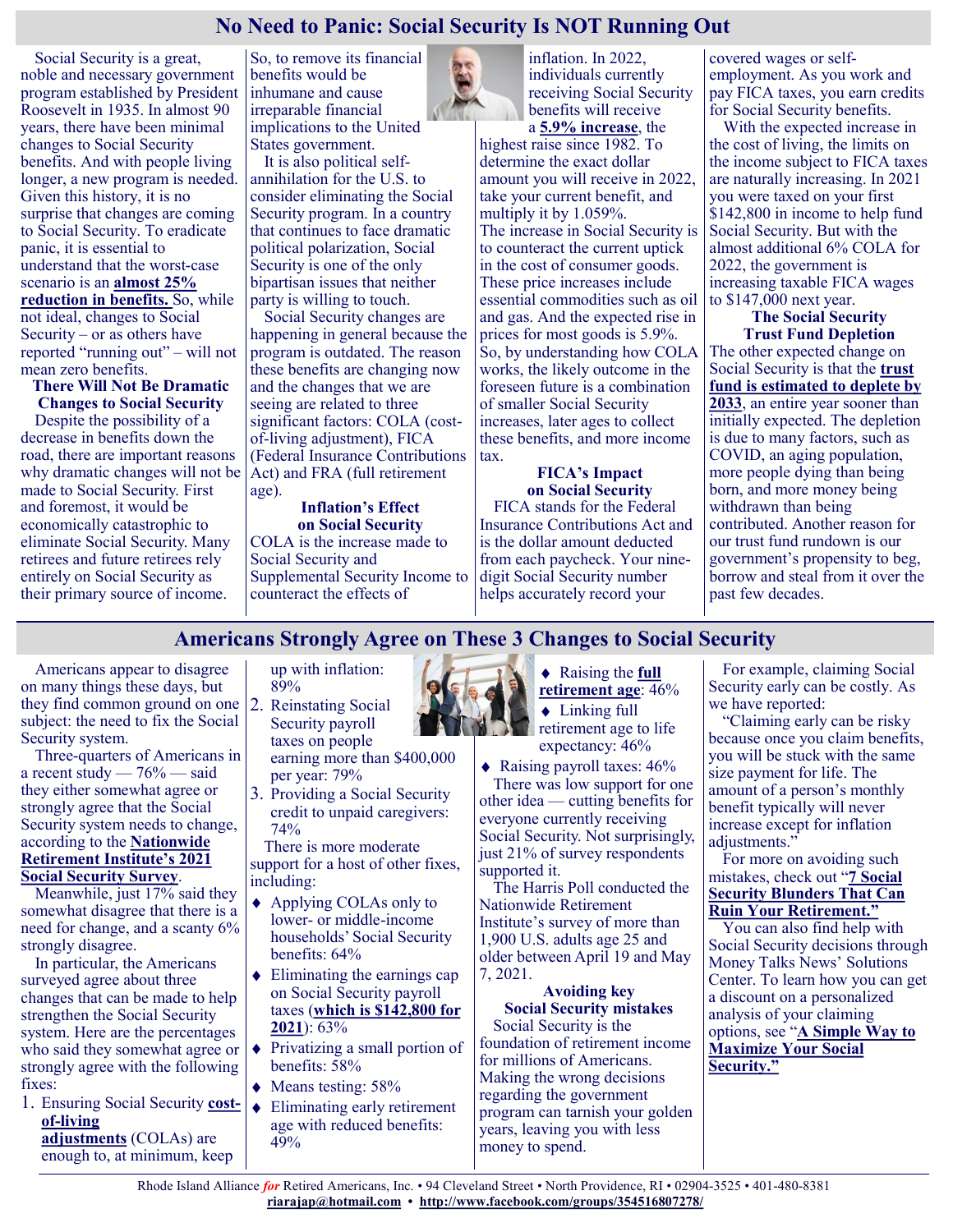# **The 5 Biggest Social Security Changes on the Horizon in 2022**

In 2022, Social Security will look different than it does this year. Every household needs to be prepared for the changes, as it's not just retirees who could be affected.

So, what are the biggest changes to be aware of with one of the country's most popular entitlement programs? Here are five of them.

### 1. **There's a higher average benefit**

In 2021, the average benefit retirees received was \$1,565. In 2022, the average benefit will be \$1,657. **[Average benefits are](https://www.fool.com/investing/2021/10/27/your-social-security-benefits-vs-2022-average/?utm_source=msnrss&utm_medium=feed&utm_campaign=article&referring_guid=5d87ca09-ccc3-46f3-a2f6-ade297c647cf)  [increasing](https://www.fool.com/investing/2021/10/27/your-social-security-benefits-vs-2022-average/?utm_source=msnrss&utm_medium=feed&utm_campaign=article&referring_guid=5d87ca09-ccc3-46f3-a2f6-ade297c647cf)** because of a 5.9% cost of living adjustment (COLA) applicable to all Social Security benefits.

But, even after this benefit increase, the new average benefit will offer just \$19,884 in annual income. For the vast majority of seniors receiving income close to the average (or below it), benefits will not provide nearly enough to live on.

Seniors should remember that Social Security checks replace only about 40% of income, so they must be supplemented with another funding source.

### 2. **There's a higher maximum benefit**

The maximum Social Security benefit is also going up next

year. The maximum a retiree can receive at full retirement age will be \$3,345 per month -- up from \$3,148 per month in 2020. The Motley Fool. Workers who have an

A maximum benefit exists because retirement income is based on average monthly income during a worker's 35 highest-earning years -- but only income up to a certain threshold counts.

To get the maximum monthly benefit, a retiree would have needed to earn the maximum countable income for at least the 35 years of work included in the Social Security benefits formula. 3. **There are new rules for Social Security taxes**

As mentioned above, only income up to a certain threshold is counted when Social Security benefits are calculated. That threshold is called the "wage base limit." The wage base limit also caps the amount of income subject to Social Security tax.

In 2021, for example, the wage base limit was \$142,800. Anyone who earned above that amount paid Social Security taxes only on \$142,800 of income, so anything earned above that wasn't subject to the tax. In 2022, however, the wage base limit **[will go up to](https://www.fool.com/retirement/2021/10/27/a-big-change-is-coming-to-social-security-in-2022/?utm_source=msnrss&utm_medium=feed&utm_campaign=article&referring_guid=5d87ca09-ccc3-46f3-a2f6-ade297c647cf)** 

**[\\$147,000](https://www.fool.com/retirement/2021/10/27/a-big-change-is-coming-to-social-security-in-2022/?utm_source=msnrss&utm_medium=feed&utm_campaign=article&referring_guid=5d87ca09-ccc3-46f3-a2f6-ade297c647cf)**. So

income above \$142,800 will be taxed on more of their money -- potentially as much as \$4,200 more.

Workers pay a 6.20% tax on Social Security (with their employer covering the other half), so their tax bill for retirement benefits could increase by \$260.40. Selfemployed workers who pay the full amount of Social Security tax could end up owing \$520.80 more.

### 4. **There are new rules for earning work credits**

To become eligible for Social Security checks, workers have to earn 40 "work credits" over their careers. Paying Social Security taxes on income is how work credits are earned. A maximum of four credits can be earned each year, and there's a certain amount of money you must make to earn each one.

In 2021, you could earn a work credit by earning \$1,470. But in 2022, you'll need to earn \$1,510 to earn each credit. That means your income will need to be a **[little higher next year](https://www.fool.com/investing/2021/10/30/you-must-earn-more-to-earn-social-security-in-2022/?utm_source=msnrss&utm_medium=feed&utm_campaign=article&referring_guid=5d87ca09-ccc3-46f3-a2f6-ade297c647cf)** to qualify for work credits that entitle you to future benefits. 5. **The rules for working while getting benefits are changing**

Finally, there are different rules for retirees who want to work while simultaneously getting benefits.

Nothing is changing for seniors who have already reached full retirement age, as they can always work as much as they want with no impact on their checks. But those younger than FRA who are earning a paycheck are subject to forfeiting some of their benefits if they earn too much. And they'll be impacted by the change to the rules.

In 2021, seniors who wouldn't hit FRA at any point during the year would begin losing \$1 in benefits for each \$2 in earnings above \$18,960. In 2022, these retirees will be able to earn as much as \$19,560 before they start to forfeit benefits.

Those who are reaching FRA at some time during the year will be allowed to earn \$51,960 per year in 2022 before losing \$1 in Social Security income for every \$3 extra they make. This is up from \$50,520 in 2021.

These changes will affect both current and future retirees, so everyone needs to be aware of them to understand what to expect from Social Security in 2022.

# **Becerra Says Surprise Billing Rules Force Doctors Who Overcharge to Accept Fair Prices**

Overpriced doctors and other medical providers who can't charge a reasonable rate for their services could be put out of business when new rules against surprise medical bills take effect in January, and that's a good thing, Health and Human Services Secretary Xavier Becerra told KHN, in defending the regulations.

The proposed rules represent the Biden administration's plan to carry out the **[No Surprises](https://www.cms.gov/nosurprises)  [Act](https://www.cms.gov/nosurprises)**, which Congress passed to spare patients from the shockingly high bills they get when one or more of their providers unexpectedly turn out to be outside their insurance plan's network.

The law shields patients from those bills, requiring providers and insurers to work out how

much the physicians or hospitals should be paid, first through negotiation and then, if they can't agree, arbitration. Doctor groups and medical associations, however, have lashed out at the interim **[final](https://www.federalregister.gov/documents/2021/10/07/2021-21441/requirements-related-to-surprise-billing-part-ii) rules** that HHS unveiled last month, saying they favor insurance companies in the arbitration phase. That's because, although the rules tell arbiters to take many factors into account, they are instructed to start with a benchmark largely determined by insurers: the median rate negotiated for similar services among in-network providers.

The doctor groups say giving the insurers the upper hand will let them drive payment rates down and potentially force doctors out of networks or even out of business, reducing access



to health care. The department has heard those concerns, Becerra said, but the bottom line is

protecting patients. Medical providers who have taken advantage of a complicated system to charge exorbitant rates will have to bear their share of the cost, or close if they can't, he said.

"I don't think when someone is overcharging, that it's going to hurt the overcharger to now have to [accept] a fair price," Becerra said. "Those who are

overcharging either have to tighten their belt and do it better, or they don't last in the business."

"It's not fair to say that we have to let someone gouge us in order for them to be in business," he added.

Nonetheless, Becerra said he did not foresee a wave of closures, or diminished access for consumers. Instead, he suggested that a competitive, market-driven process will find a balance, especially when consumers know better what they are paying for.

"We're willing to pay a fair price," he said. But he emphasized that "I'll pay for the best, but I don't want to have to pay for the best and then three times more on top of that and get blindsided by the bill."

Becerra also pointed to a **[report on surprise medical](https://aspe.hhs.gov/reports/evidence-surprise-billing)  [bills](https://aspe.hhs.gov/reports/evidence-surprise-billing)** that HHS released Monday and that was provided to KHN in advance, highlighting the impacts of negotiation and arbitration laws already in effect in 18 states….**[Read More](https://khn.org/news/article/xavier-becerra-surprise-billing-rules-hhs-report-price-negotiation-arbitration/)**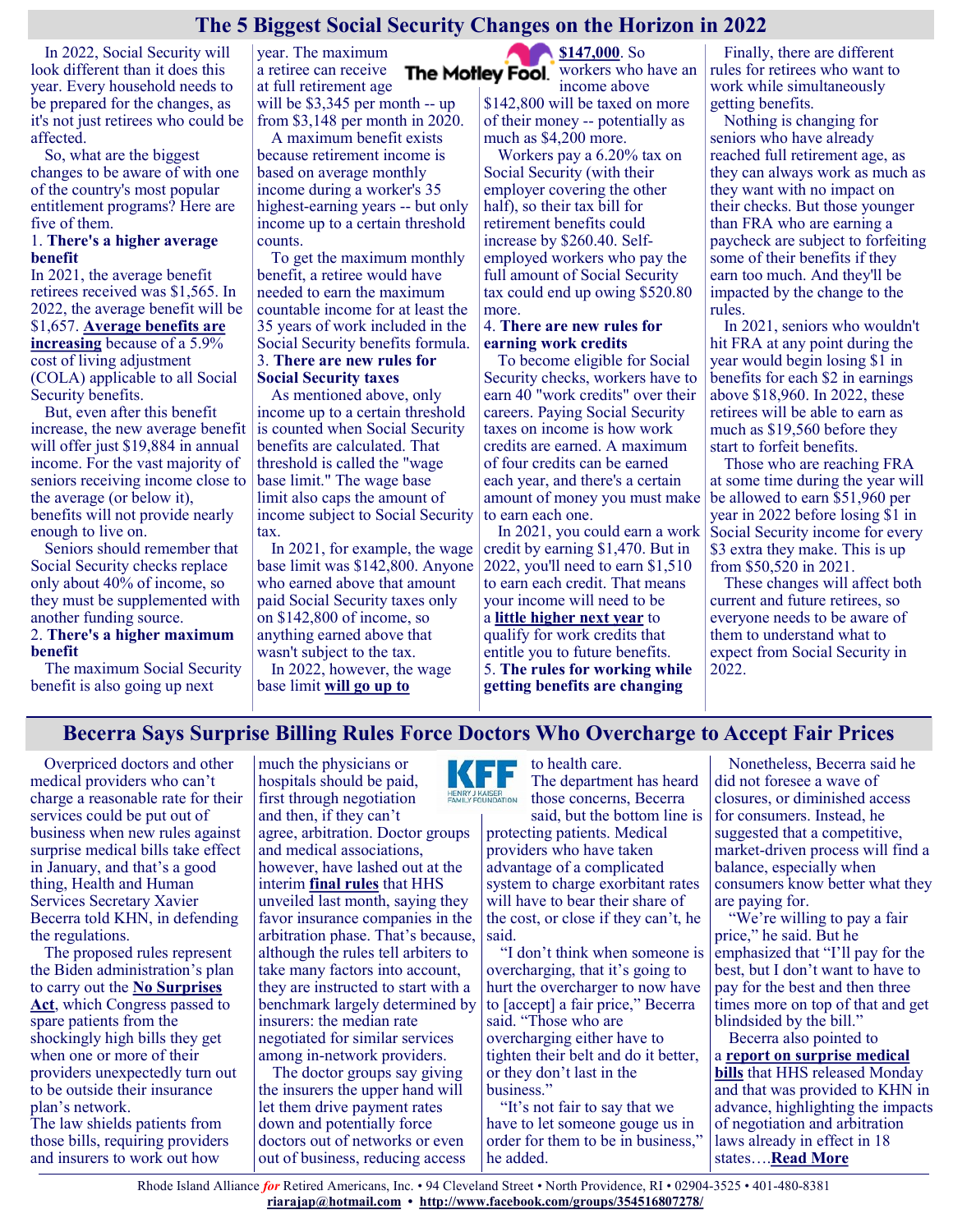# **Dear Marci:** *What vaccines are covered by my Part D plan?*

### *Dear Marci,*

*In your last newsletter you explained how Part B covers a few important vaccines. What vaccines are covered by Part D, though? I need to get the shingles vaccine and am hoping it won't be too expensive. -Lucinda (Madison, WI)*

Dear Lucinda,

If your provider recommends that you get a vaccine, in many cases it will be covered by your Part D plan. Part D plans must include most commercially available vaccines on their formularies, including the vaccine for shingles (herpes zoster). The only exceptions are flu, pneumonia, COVID-19, and hepatitis B vaccinations, which as we discussed in the last newsletter, are **[covered by Part](https://medicarerights.us15.list-manage.com/track/click?u=1621f54a596f3717c22815356&id=33823da7c0&e=88d22ba1fe)  [B.](https://medicarerights.us15.list-manage.com/track/click?u=1621f54a596f3717c22815356&id=33823da7c0&e=88d22ba1fe)**

The amount you pay for your

vaccine may vary depending on where you get vaccinated. Be sure to check your plan's coverage rules and see where you can get your vaccine at the lowest cost. Typically, you will pay the least for your vaccinations at:

- ◆ In-network pharmacies
- A doctor's office that
- coordinates with a pharmacy to bill your Part D plan for the entire cost of the vaccination process (the drug and its injection)

or, can bill your plan directly for the vaccination process using an electronic billing system

When you are vaccinated in either of the above settings, you should only need to pay the plan's approved coinsurance or copay for the drug and vaccination process. When you

get a vaccine at your 1@ Dear Marci doctor's office, ask the provider to call your Part D plan first to find out if your provider can bill your Part D plan directly. If this is possible, you should not have to pay the full out-of-pocket cost and later request reimbursement from your plan.

You may end up paying more for your vaccination if your provider:

◆ cannot coordinate with a pharmacy to bill your Part D plan for the entire cost of the vaccination process (the drug and its injection)

and/or, cannot bill your plan directly for the injection using an electronic billing system

In these circumstances, your provider will bill you for the entire cost of the vaccination (the drug and its injection). You will

have to pay up front and request reimbursement from your Part D plan. It is important to know that your provider may charge you more than the Part D approved amount for the vaccination, but your plan will only reimburse up to the approved amount—and you will not be refunded for any amount you pay the provider above the Part D approved amount.

If you have **[Extra Help](https://medicarerights.us15.list-manage.com/track/click?u=1621f54a596f3717c22815356&id=6e61721a16&e=88d22ba1fe)**, you can go to any provider or innetwork pharmacy to get vaccines. You will be covered for your vaccination and will only be responsible for the Extra Help copay. However, if you get your vaccine from a provider who does not directly bill your plan, you may need to pay the entire bill up front and then request reimbursement from your plan. -Marci

# **Social Security vs. Inflation: Are You Prepared To Stretch Your Checks**?

The Social Security Administration's October announcement about the highest cost-of-living adjustment (COLA) in 40 years — at a 5.9% boost — was still being celebrated when the news was overshadowed by the Bureau of Labor Statistics' latest Consumer Price Index release, which saw inflation rise 6.2% over the past year. A few days after that, the Centers for Medicare and Medicaid Services announced

Medicare Part B payment increases for 2022 including premiums rising a whopping 15%. Coupled with the current historic inflation, that's quite a hike for those living on fixed (or nearly fixed) incomes, and the coming COLA can't possibly fill in the gaps.

How are those who rely on Social Security checks to cover monthly essentials supposed to stretch their budgets? First, anyone who has filed for benefits



claim was filed, some planning may help **[offset unavoidable](https://www.gobankingrates.com/retirement/social-security/poll-how-will-you-offset-inflation-against-social-security/?utm_campaign=1148250&utm_source=msn.com&utm_content=3&utm_medium=rss)  [increased expenses in 2022](https://www.gobankingrates.com/retirement/social-security/poll-how-will-you-offset-inflation-against-social-security/?utm_campaign=1148250&utm_source=msn.com&utm_content=3&utm_medium=rss)**. Small adjustments include buying less items or switching to cost-saving brands. Others, such as those with home equity looking into a reverse mortgage, selling their "extra" car or downsizing homes or hobbies,

take more effort. More drastic options include moving somewhere with a lower cost-ofliving (including tax-friendly states) or returning to the workforce part-time. And with the Fed acknowledging that the economy could remain inflationary until the end of 2022, it may take time before most people relying on SSA or SSI checks can enjoy their COLA jolt.

# **Bill to Stop Cuts in Medicare Payments to Doctors is Introduced**

Last week there was some refreshing proof that Congress can still, on occasion, work together in a bi-partisan manner.

Representatives Larry Bucshon, M.D. (R-Ind.) and Ami Bera, M.D. (D-Calif.) announced the introduction of bipartisan legislation to provide critical relief to physicians responding to the COVID-19 pandemic who are currently scheduled to receive Medicare payment cuts next year. The Supporting Medicare Providers Act of 2021 (H.R. 6020) would extend the 2021 Medicare physician payment adjustment of 3.75% for an additional year.

many specialists, therapists, and other physicians will be faced with substantial

"Beginning on January 1, 2022, care in their communities. I look reimbursement cuts – up to 9 percent for many providers, if Congress does not act. These cuts would make our nation's doctors work longer hours for less pay during the worst global health crisis of our generation," said Dr. Bucshon. "I want to thank my friend and fellow doctor, Congressman Ami Bera (D-Calif.) for his partnership in leading the bipartisan Supporting Medicare Providers Act of 2021, which will ensure Americans continue to have access to quality



**SENIOR** forward to continuing to work with congressional leaders to find practical ways to pay for this

> proposal and advance this important bill into law before January 1, 2022."

"As an internal medicine doctor by training, I know that cutting payments for physicians during the middle of a global pandemic will only further strain our health care system and the ability for health care professionals to serve their patients," said Representative Bera, who previously served as Chief Medical Officer for Sacramento County. "That's why I'm introducing the

bipartisan Supporting Medicare Providers Act of 2021 with my good friend and fellow doctor Representative Bucshon, M.D. to prevent these harmful cuts from occurring. Our frontline health care workers are heroes keeping our communities safe and healthy during this pandemic, and they deserve our full and unwavering support."

Reps. Bucshon and Bera led over 245 Members of Congress in an October 2021 letter urging House Leadership to address the looming Medicare payment cuts to health care providers that will further strain patient access to care.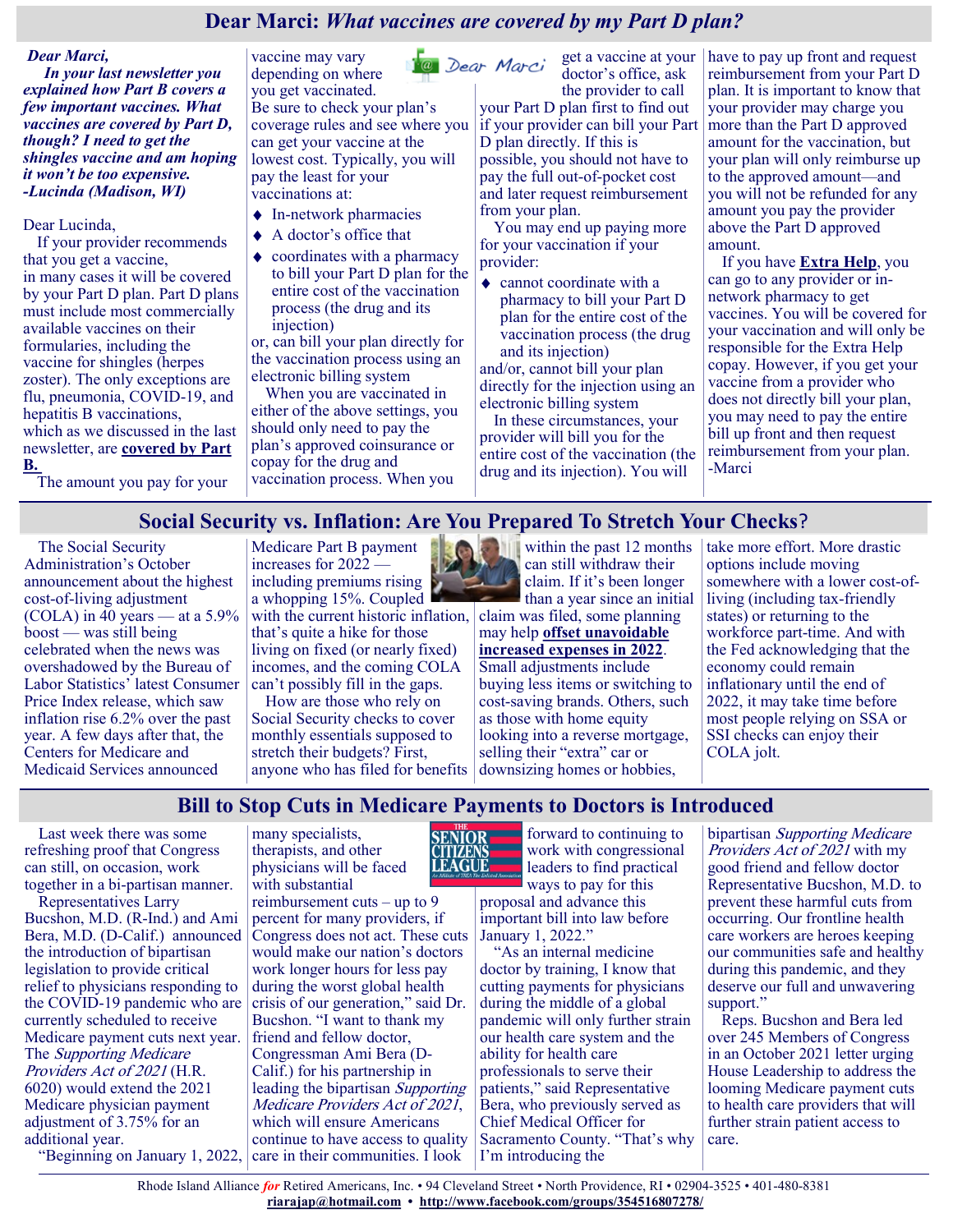# **RI ARA HealthLink Wellness News** Fractific Link Wellness



# **Fentanyl overdose deaths: Americans are overdosing on a drug they don't know they're taking**

Fueled by the **[coronavirus](https://www.cnn.com/specials/world/coronavirus-outbreak-intl-hnk)  [pandemic](https://www.cnn.com/specials/world/coronavirus-outbreak-intl-hnk)** and an increase in [fentanyl](https://www.cnn.com/2016/05/10/health/fentanyl-opioid-explainer/index.html) use, the US drug epidemic exploded while Americans were locked down.

From May 2020 through April 2021, **[more than 100,000](https://www.cnn.com/2021/11/17/health/drug-overdose-deaths-record-high/index.html)** 

# **[people died from drug](https://www.cnn.com/2021/11/17/health/drug-overdose-deaths-record-high/index.html)**

**[overdoses](https://www.cnn.com/2021/11/17/health/drug-overdose-deaths-record-high/index.html)** in the US, according to provisional data released Wednesday by the US Centers for Disease Control and Prevention.

That's a horrible new record for drug overdose deaths -- a near-30% rise from the same period a year earlier and a neardoubling over the past five years.

The drug epidemic grew in tandem with the Covid-19 pandemic, which claimed about 509,000 deaths in the same period.

Synthetic opioids like fentanyl -- a painkiller 50-100 times more potent than morphine - accounted for the bulk of those drug overdose deaths: around 64,000.

**The pandemic played a role.** "In a crisis of this magnitude, those already taking drugs may take higher amounts and those in recovery may

relapse. It's a phenomenon we've seen and perhaps could have predicted," Dr. Nora Volkow, director of the National Institute on Drug Abuse, told CNN.

**Enough fentanyl to kill 333 million people.** Read this line from CNN's report: *The US government has seized enough fentanyl this year to give every American a lethal dose, Drug Enforcement Administration Administrator Anne Milgram said Wednesday at a White House press briefing, calling the overdose epidemic in the US "a national crisis" that "knows no geographical boundaries, and it continues to get worse."*

**Deadly fakes that look like prescription pills.** Illegal drugs are often **[made to look like](https://www.cnn.com/2021/09/28/health/dea-fake-pills-warning-fentanyl-meth/index.html)  [prescription pills](https://www.cnn.com/2021/09/28/health/dea-fake-pills-warning-fentanyl-meth/index.html)**, available online and sold through social media, according to a US Drug Enforcement Administration warning in September.

That same month the **[DEA](https://www.cnn.com/2021/09/30/us/dea-fake-pills-sweep-800-arrests/index.html)  [announced more than 800](https://www.cnn.com/2021/09/30/us/dea-fake-pills-sweep-800-arrests/index.html)  [arrests](https://www.cnn.com/2021/09/30/us/dea-fake-pills-sweep-800-arrests/index.html)** and the seizure of more than 1.8 million pills as part of a two-month sweep.

The agency noted fentanyl has been **[seized in every state](https://www.dea.gov/press-releases/2021/09/27/dea-issues-public-safety-alert)** and it **EXERGENCE** issued an urgent warning in September about fake prescription pills laced with the drug.

A scant 2 milligrams can be deadly, and they're often cut in with counterfeit Oxycontin, Percocet or other drugs

**Who abuses drugs?** A lot of people. An estimated 10.1 million Americans ages 12 and above misused opioids in 2019, including 9.7 million prescription pain reliever abusers and 745,000 heroin

### users, **[according to CNN's](https://www.cnn.com/2017/09/18/health/opioid-crisis-fast-facts/index.html)  [reporting.](https://www.cnn.com/2017/09/18/health/opioid-crisis-fast-facts/index.html)**

**Who is dying?** A Google search yields scores of stories like these:

There's the 28-year-old man in Northern California who **[died](https://www.abc10.com/article/news/crime/calaveras-man-dead-fentanyl/103-dd9f9fcd-ee3c-41ea-870e-379319ed4bc3)  [after taking a fake pain](https://www.abc10.com/article/news/crime/calaveras-man-dead-fentanyl/103-dd9f9fcd-ee3c-41ea-870e-379319ed4bc3)  [pill](https://www.abc10.com/article/news/crime/calaveras-man-dead-fentanyl/103-dd9f9fcd-ee3c-41ea-870e-379319ed4bc3)** that contained fentanyl. There's the **11-[month](https://www.wbtv.com/2021/11/15/mother-grandmother-charged-after-11-month-old-baby-dies-fentanyl-overdose-chester-county/)-old [baby left unsupervised in](https://www.wbtv.com/2021/11/15/mother-grandmother-charged-after-11-month-old-baby-dies-fentanyl-overdose-chester-county/)  [North Carolina](https://www.wbtv.com/2021/11/15/mother-grandmother-charged-after-11-month-old-baby-dies-fentanyl-overdose-chester-county/)** who died from a fentanyl overdose. Her mother and grandmother are facing charges. (While searching on Google for specific cases of fentanyl deaths, I saw reports on a lot of toddlers eating their parents' pills: A **15-[month old's](https://kesq.com/news/crime/2021/11/15/father-of-15-month-old-toddler-who-died-of-a-fentanyl-overdose-charged-with-murder/)  [father charged](https://kesq.com/news/crime/2021/11/15/father-of-15-month-old-toddler-who-died-of-a-fentanyl-overdose-charged-with-murder/)** in his overdose

death in Southern California. A **[mother of a 1](https://www.cbs42.com/news/local/mother-arrested-after-1-year-old-overdoses-in-jefferson-county/)-year-old in [Alabama arrested](https://www.cbs42.com/news/local/mother-arrested-after-1-year-old-overdoses-in-jefferson-county/)** after the child overdosed.)

There's the family of **[a](https://mynbc15.com/news/local/family-of-prisoner-at-fountain-correctional-facility-not-told-about-his-death)  [prisoner in Alabama who died](https://mynbc15.com/news/local/family-of-prisoner-at-fountain-correctional-facility-not-told-about-his-death)  [of a fentanyl overdose](https://mynbc15.com/news/local/family-of-prisoner-at-fountain-correctional-facility-not-told-about-his-death)** but didn't find out until months later.

There's the **[teenager outside](https://www.nbclosangeles.com/news/local/apple-valley-mom-son-fentanyl-overdose/2760136/)  [Los Angeles](https://www.nbclosangeles.com/news/local/apple-valley-mom-son-fentanyl-overdose/2760136/)** who bought what he thought were prescription painkillers from a friend of a friend and died from fentanyl poisoning.

There's the **25-[year](https://www.8newsnow.com/i-team/i-team-fentanyl-killed-4-times-as-much-in-clark-county-over-the-past-few-years/)-old [woman in Las Vegas](https://www.8newsnow.com/i-team/i-team-fentanyl-killed-4-times-as-much-in-clark-county-over-the-past-few-years/)** who thought she was buying Percocet but died after taking fake pills with fentanyl.

**The stories are everywhere. Where are they getting the drugs?** Look at these two stories from Las Vegas: A **27-[year](https://www.8newsnow.com/news/local-news/suspected-snapchat-drug-dealer-charged-in-mans-fentanyl-overdose-death-las-vegas/)-old [man is accused of selling](https://www.8newsnow.com/news/local-news/suspected-snapchat-drug-dealer-charged-in-mans-fentanyl-overdose-death-las-vegas/)  fentanyl-[laced pills over](https://www.8newsnow.com/news/local-news/suspected-snapchat-drug-dealer-charged-in-mans-fentanyl-overdose-death-las-vegas/)  [Snapchat](https://www.8newsnow.com/news/local-news/suspected-snapchat-drug-dealer-charged-in-mans-fentanyl-overdose-death-las-vegas/)** to a 32-year-old man who died of fentanyl toxicity. A 21-year-old woman

who **[went by the Snapchat](https://www.8newsnow.com/news/i-team-woman-with-snapchat-username-yungdrugaddict-charged-in-21-year-olds-fentanyl-overdose-death/)  [username](https://www.8newsnow.com/news/i-team-woman-with-snapchat-username-yungdrugaddict-charged-in-21-year-olds-fentanyl-overdose-death/)** 

**["yungdrugaddict"](https://www.8newsnow.com/news/i-team-woman-with-snapchat-username-yungdrugaddict-charged-in-21-year-olds-fentanyl-overdose-death/)** was charged with second-degree murder for selling fentanyl-laced pills that killed a woman of the same age. ….**[Read More](https://www.msn.com/en-us/news/us/fentanyl-overdose-deaths-americans-are-overdosing-on-a-drug-they-dont-know-theyre-taking/ar-AAQPCZ2?li=BBnb7Kz&fbclid=IwAR3xUaMlUJoJ8GnTjHBRbQOAWl974ig9iYS4ZvuhGj5HaTKuWIS34gZeYrg)**

# **Kidney stones and five tips to prevent them**

### The **[National Kidney](https://www.kidney.org/atoz/content/kidneystones_prevent)**

**[Foundation](https://www.kidney.org/atoz/content/kidneystones_prevent)** estimates that one in ten people will develop a kidney stone sometime in their lives. Kidney stones are lumps that seem like stones in the kidneys, which can cause serious pain. Men are more prone to them than women, and they are most common among 30-60 year olds.

You can get kidney stones and not know it if they are small enough to pass out of you in your urine. Often, they are painful because they get stuck in the urinary system and block the tube connecting the kidney to the bladder or the tube urine passes through out of your body. Or, they can cause an infection.

**[Symptoms:](http://www.nhs.uk/Conditions/Kidney-stones/Pages/Symptoms.aspx)** You might feel an ache in your lower back, groin,

or abdomen. You may also feel nauseous. Or, you may need to urinate often and feel pain when you do; there might also be blood in your urine.

Often the stones will pass out of you in your urine. But, you may need to take medications or have them broken up with Xrays or ultrasound in hospital or even taken out through surgery.

Most of us will never get kidney stones. But, if you do, you're likely to get them again. To avoid them, drink a lot of water and eat a healthy diet. Here are five **[tips from the](http://www.nhs.uk/Conditions/Kidney-stones/Pages/Prevention.aspx)  [U.K's national health service:](http://www.nhs.uk/Conditions/Kidney-stones/Pages/Prevention.aspx)**

**Drink lots of water, especially if you sweat a lot.** The best way to prevent kidney stones from developing



is to make sure you drink a lot of liquids every day, so that minerals that

make kidney stones do not settle in the kidneys and urinary tract. Water is good, as is coffee, tea and wine. We're talking 81 ounces a day, a lot, a lot!!!! But stay away from sugary drinks, which increase your risk of getting kidney stones.

**Eat and drink foods with calcium and oxalate together.** Oxalate foods, such as nuts and fruits and chocolate are less likely to form kidney stones when you eat them with calcium-rich foods. Low-fat dairy products, whole grains and vegetables are also good. But, avoid beef and processed

# meats.

- **Eat less food with sodium.** Do not eat more than 2,300 milligrams of salt a day.
- **Drink juices high in citrate**, like lemons and limes and low in sugar.
- **Eat calcium-rich foods.** This might sound counter-intuitive as almost all kidney stones contain calcium. But, as it turns out, eating a lot of foods with calcium reduces your likelihood of getting kidney stones, especially for men under 60 years old. It also might help you to eat foods rich in magnesium and potassium. Eat foods with 1,000 to 1,200 milligrams of calcium a day.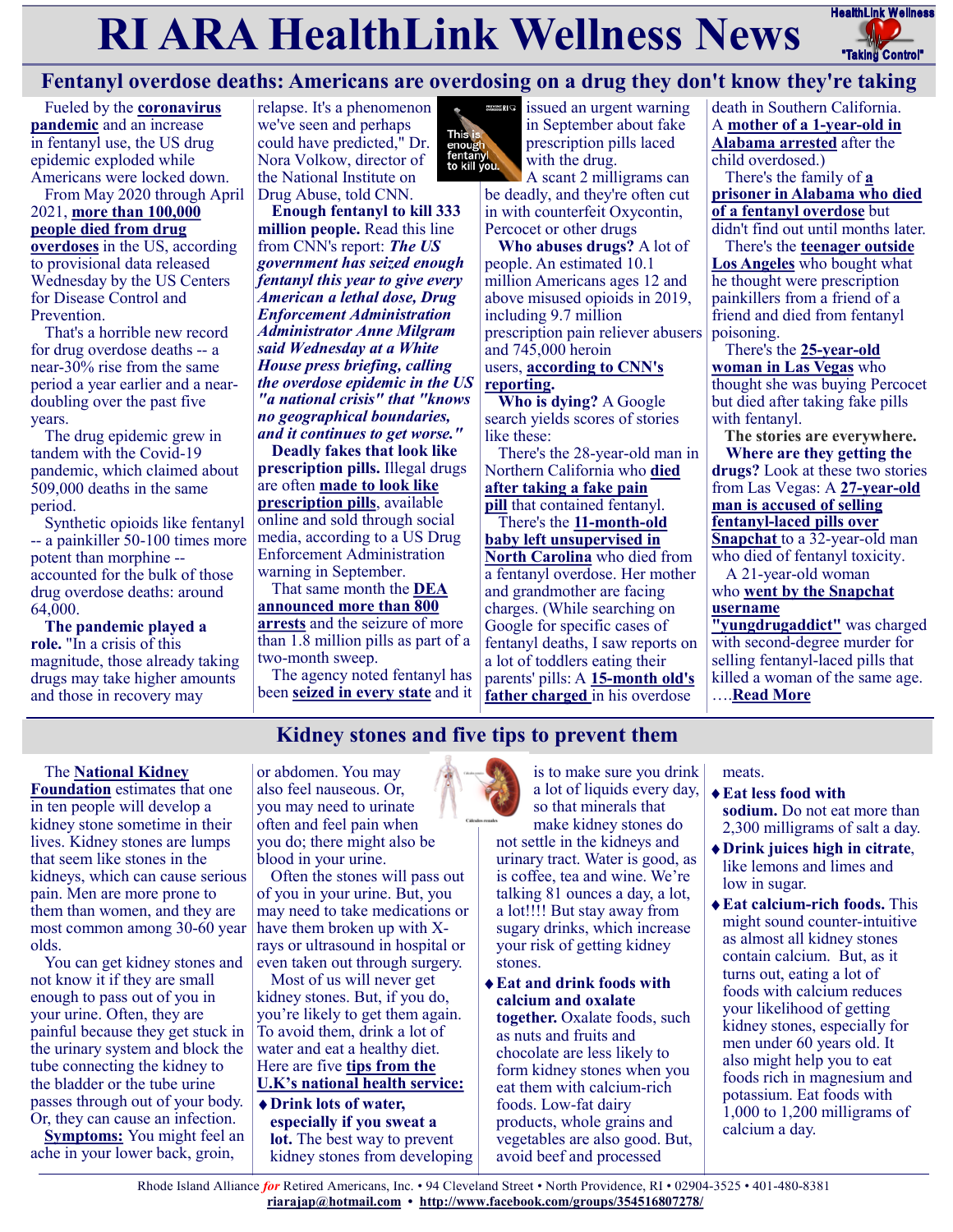# **Many Psychiatric Patients Are Getting Risky Drug Gabapentin 'Off-Label'**

Most prescriptions for the medication gabapentin are for unapproved uses -- and many patients end up taking it along with drugs that create potentially dangerous interactions.

That's the conclusion of a new study that looked at "off-label" use of gabapentin. In the United States, the drug is officially approved for treating certain seizures and some forms of nerve pain.

It's known, however, that gabapentin is commonly prescribed for other uses, including various types of pain conditions and psychiatric disorders like depression and

anxiety. The new study highlights just how widespread that off-label use is: Of almost 130 million outpatient visits where gabapentin was prescribed, more than 99% were for off-label uses.

"We anticipated there'd be a lot of off-label use," said senior researcher Amie Goodin, an assistant professor at the University of Florida College of Pharmacy.

Even so, she said, it was surprising to see the magnitude of that use.

And one-third of the time, patients prescribed gabapentin off-label were also on a medication that can depress the central

nervous system. That's a concern because in

2019, the U.S. Food and Drug Administration issued a warning about combining gabapentin with central nervous system (CNS) depressants, saying sedation and serious breathing problems can result. The warning was particularly aimed at people with risk factors for depressed breathing -- including the elderly and people with lung diseases like emphysema and chronic bronchitis.

"CNS depressant" is a broad

term, Goodin said. It includes drugs ranging from antidepressants and anti-anxiety medications, to antihistamines, to muscle relaxants.

This study looked at prescriptions made between 2011 and 2016 -- before the FDA safety warning.

But, Goodin noted, at the time there was another reason for careful prescribing. Starting in 2008, gabapentin and other antiseizure drugs were required to carry a warning about an association with increased risk of suicidal behavior….**[Read More](https://consumer.healthday.com/11-11-many-psychiatric-patients-are-getting-risky-drug-gabapentin-off-label-2655504825.html)**

# **8 Tips for Swollen Ankles and Feet**

Edema may be linked to your legs alone or be caused by a whole-body problem.

Healthy circulation includes upward blood flow in the veins from the legs to the heart. Unfortunately, the force of gravity works against this normal circulation. Prolonged sitting and standing can lead to swelling as weakened leg veins struggle. After a long day, puffy feet and ankles appear. This edema – a buildup of fluid in the feet and lower legs – is common. Often benign, you can take simple steps to prevent or at least ease day-today leg swelling.

Sometimes, however, lower-leg swelling can indicate serious medical conditions. "Heart failure, kidney failure, liver failure: All of those are systemic causes, the more whole-body problems that lead to leg swelling," says Dr. Elizabeth Ratchford, director of the **[Johns](https://health.usnews.com/best-hospitals/area/md/johns-hopkins-hospital-6320180)  [Hopkins](https://health.usnews.com/best-hospitals/area/md/johns-hopkins-hospital-6320180)** Center for Vascular Medicine and an associate professor of medicine at Johns Hopkins University. "That's separate from having a leg vein issue." Pregnancy can also bring lower-leg bloating.

Harmful blood clots and **[heart](https://health.usnews.com/conditions/heart-disease)  [conditions](https://health.usnews.com/conditions/heart-disease)** can cause swelling requiring urgent diagnosis and treatment. "It's that sudden onset that occurs with no apparent reason, that occurs with one leg that's painful, or it's associated with chest pain, shortness of breath or difficulty breathing,

especially when you're lying flat or exerting yourself," says Dr. Rachel Bond, a cardiologist with Dignity Health in Arizona. Dizziness or fainting episodes that accompany swelling are also cause for greater concern, she says. "That's when medical care needs to be looked at immediately and urgently. Because the likelihood is that it's something coming from the heart, or even as dangerous as something coming from a blood clot."

Here's what you can do on your own to manage foot and ankle swelling or when you need to seek medical advice.

**Easing Everyday Swelling** "The treatment for swelling – no matter what the cause – is usually compression, elevation, exercise and weight loss," Ratchford says. These simple tips can help keep swelling under control:

**Elevate your feet in bed.** Put a pillow under your legs to prop them and put gravity to good use, Bond suggests. This promotes venous blood flow back to the heart.

**Wear compression socks. [Knee](https://health.usnews.com/drugs/rankings/top-rec-support-hosiery)-high [compression socks](https://health.usnews.com/drugs/rankings/top-rec-support-hosiery)**, available over the counter or by prescription, can be really helpful to wear during the day when standing or sitting for long periods, Ratchford says. "You can get them in sporting goods stores to improve venous

blood flow to the heart to improve endurance," she says. "You can also get them in medical supply stores, where they'll measure you to ensure proper fit." Learn more about compression therapy in the **[vascular disease patient](https://journals.sagepub.com/doi/pdf/10.1177/1358863X211002263)  [information page](https://journals.sagepub.com/doi/pdf/10.1177/1358863X211002263)** in the June 2021 issue of the journal Vascular Medicine.

**Avoid prolonged standing.** If your job includes standing in one spot most of the day, for instance working behind a register, ask for a stool so you can sit at least part of the time, and **[move about](https://health.usnews.com/health-news/blogs/eat-run/articles/tips-for-being-active-during-work)** when you can.

**Take breaks from sitting.** Conversely, if you're parked behind a computer for hours on end, use a small stool to elevate your feet and stretch your legs, and also, take breaks whenever possible. Consider using a **[standing](https://health.usnews.com/wellness/articles/the-benefits-of-using-a-standing-desk)** 

**[desk](https://health.usnews.com/wellness/articles/the-benefits-of-using-a-standing-desk)** intermittently. While traveling by plane, stand and stretch or take a short walk when the seatbelt sign goes off.

**Exercise.** "Thirty minutes of exercise, seven days a week is key because of the calf muscle pump," Ratchford says. "That's something in the calf that pushes 70% of the blood out of the calf every time you walk. Sometimes people have neurological issues or spine problems that cause the calf muscle to shrink. That leads to swelling because you're not

getting that pump pushing the blood back." Being in an orthopedic boot, where you can't move your ankle to point or flex your foot, is another culprit. "So, exercise like biking, walking, swimming or elliptical – anything where you're pointing or flexing your foot a lot, or toe raises, calf raises, that kind of thing – will help push the blood back to the heart."

- **Lose weight if needed.** Eliminating excess weight can help reduce the pressure on your leg veins. That's another good reason to exercise regularly. You may also want to speak with a dietitian about healthy eating plans.
- **Reduce salt in your diet.** Americans eat too much salt, which is why the Food and Drug Administration just recommended sodiumreduction guidelines for commercial food manufacturers. You can also take independent steps to **[consume less salt](https://health.usnews.com/wellness/food/articles/how-to-reduce-salt-intake)**. "Cutting back on sodium can definitely help with the swelling," Ratchford says.
- **Talk to your doctor.** Don't hesitate to ask your health care provider about symptoms like swelling, particularly if it doesn't improve despite all your efforts.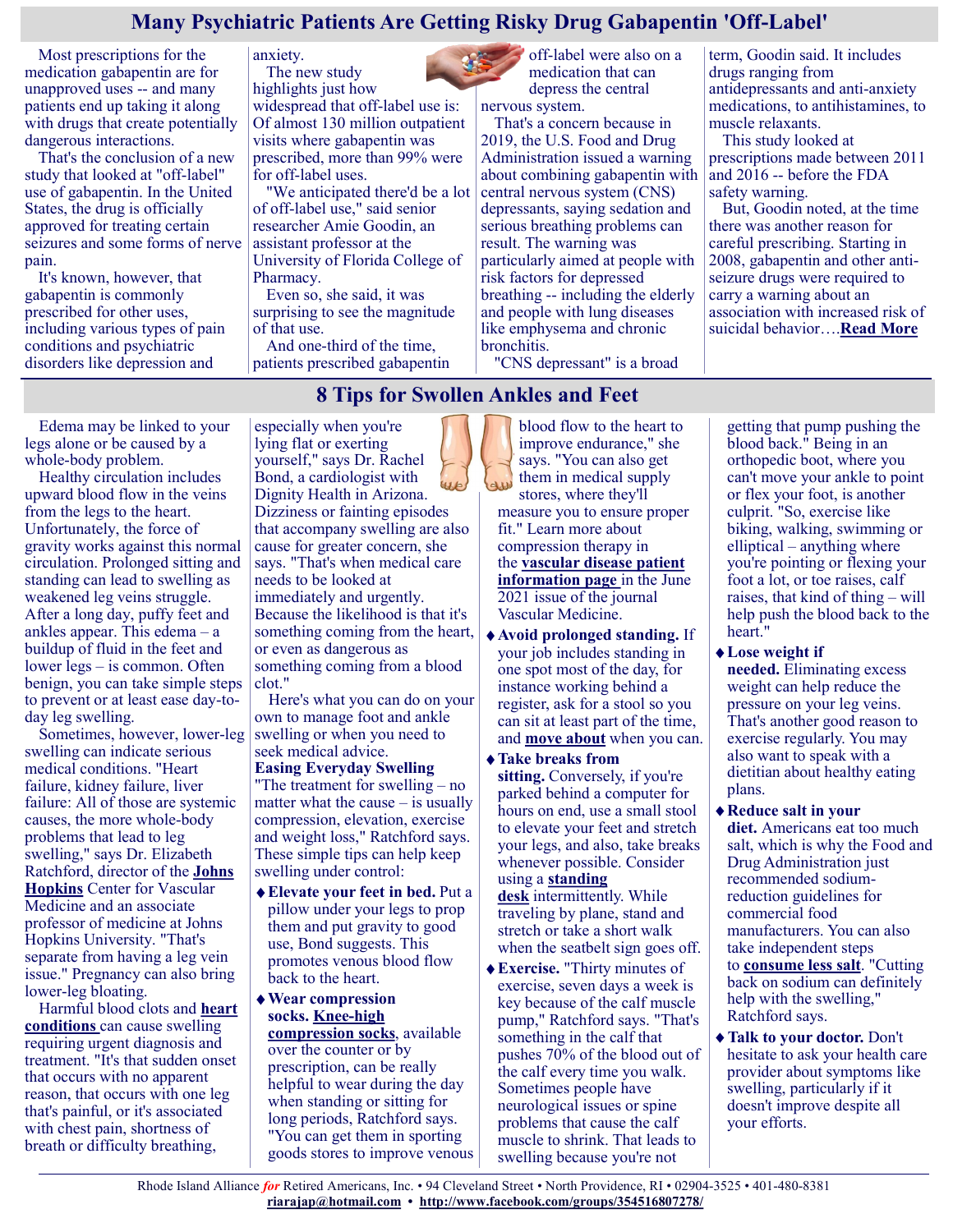# **Neurologists' Group Issues Guidance to Families on Controversial Alzheimer's Drug**

THURSDAY, Nov. 18, 2021 (HealthDay News) -- Neurologists must make sure Alzheimer's patients and their families understand that the controversial drug aducanumab does not restore mental function, the American Academy of Neurology (AAN) said in new position statement that includes ethical guidelines.

"Aducanumab is not a cure for Alzheimer's disease, yet since it has been approved by the [U.S. Food and Drug Administration], patients are asking their doctors if this is an option for them," said statement author Dr. Winston Chiong, an associate professor at the University of California San Francisco and member of the AAN's Ethics, Law and Humanities Committee.

"This is a high-cost drug that was approved by the FDA without convincing evidence of benefits and with known harms, so the purpose of this position

statement is to offer ethical guidance on how neurologists can help patients make informed decisions about this treatment," Chiong said in an AAN news release.

The U.S. Food and Drug Administration approved aducanumab (brand name: Aduhelm) based on two studies that were both stopped early because the drug showed no benefits for patients. The statement explained that a later analysis of data from one of those studies suggested a small benefit, while the other still showed no benefit.

The statement noted that while aducanumab reduces the betaamyloid plaques in the brain that are markers of Alzheimer's, it's unclear whether that provides any meaningful benefits to patients.

There isn't sufficient evidence to offer the drug to patients with



moderate or advanced dementia, or to those without evidence of beta-amyloid in the

brain, according to the position statement published Nov. 17 in the journal *[Neurology](https://n.neurology.org/content/neurology/early/2021/11/17/WNL.0000000000013053.full.pdf)***.**

It also said the drug carries a risk of brain inflammation and brain bleeds, which occurred in a third of patients in the studies who received the dose approved by the FDA.

The statement said neurologists must inform patients and families about the drug's potential risks of and the need for more frequent monitoring with MRI scans.

Another issue is the lack of racial and ethnic diversity in the clinical trials of aducanumab. Patients in racial and ethnic minorities need to be told about the lack of safety and effectiveness data for them, the statement said. In addition, it warned that

pricing and insurance coverage of the drug may cause financial harm to patients and their families.

Aducanumab is priced at \$56,000 a year. But the costs of infusing the drug, repeated imaging and medical management may push annual costs to more than \$100,000. Medicare generally covers 80%, so patients and families must be told that the full cost of treatment may not be covered, the statement advised.

The statement said another concern is that availability of aducanumab may lead to lower patient enrollment in clinical trials of more effective treatments.

**More information** The U.S. National Institute on Aging has more about **[Alzheimer's disease](https://www.nia.nih.gov/health/alzheimers/treatment)  [treatment](https://www.nia.nih.gov/health/alzheimers/treatment)**.

# **As Many as 1.6 Million Americans Lost Sense of Smell Due to COVID-19**

(HealthDay News) -- Lyss Stern lost her sense of smell when she was diagnosed with COVID-19 in March 2020, and it still hasn't returned.

Stern, 47, a New York City author and mother, has seen countless doctors and taken many types of medicine, vitamins and supplements to get her sense of smell back. She also undergoes acupuncture regularly and saw an energy healer -- all to no or very little avail.

"Yesterday, my husband asked 'what's that smell?' and I had no idea," Stern recalled. "It was eggs boiling over in the kitchen that almost caught fire."

Unfortunately, she's not alone. As many as 1.6 million people in the United States will develop olfactory dysfunction or loss of smell from COVID-19, a new study projects. Some, like Stern, develop chronic dysfunction that lasts for six months or more.

"Given the surge in acute COVID-19 infections last fall and winter and the ongoing cases, there is a pending tidal wave of new cases of chronic olfactory dysfunction that deserves our attention," said

study author Dr. Jay Piccirillo, a professor of otolaryngology—head and neck surgery at Washington University

School of Medicine in St. Louis. "We have to try to figure out what to do for these people, and the sad news is that we don't have any effective treatments for chronic COVID-19-related loss of smell yet."

Without the ability to smell, you can't taste food or detect harmful odors such as gas and smoke. Like Stern, many people with chronic loss of sense of smell report a poorer quality of life, and feelings of depression as well.

Exactly how COVID-19 can rob you of your ability to smell isn't fully understood yet, but many viral illnesses cause similar symptoms.

"We think that the virus attacks the supporting cells in the nose that help olfactory nerves do their job," Piccirillo said. Olfactory nerves are responsible for our sense of smell.

To get a better sense of how many people will lose their



COVID, the researchers culled data on new daily U.S. COVID cases, frequency of loss of

sense of smell due to

smell, and rates of recovery. Based on these numbers, they

estimate that more than 700,000 -- and possibly as many as 1.6 million -- Americans will have chronic loss of smell due to COVID-19. The actual number may be even higher as the data included only state-reported positive cases, and not all COVID cases get reported.

Once supporting cells in the nose recover, smell returns for about 90% of people with COVID, Piccirillo said. Researchers still aren't sure why some people, like Stern, experience chronic loss of smell.

"People whose supporting cells get more infected and had a heavier load of the virus are more likely to have persistent loss of smell," Piccirillo said.

The findings were published Nov. 18 in *[JAMA](https://jamanetwork.com/journals/jamaotolaryngology/fullarticle/2786433?resultClick=3)  [Otolaryngology–Head & Neck](https://jamanetwork.com/journals/jamaotolaryngology/fullarticle/2786433?resultClick=3)  [Surgery](https://jamanetwork.com/journals/jamaotolaryngology/fullarticle/2786433?resultClick=3)*.

Meanwhile, the phones have been ringing off the hook at the Smell & Taste Treatment and Research Foundation in Chicago due to the growing numbers of people with chronic loss of smell from COVID, said Dr. Alan Hirsch, its neurological director.

"There is no U.S. Food and Drug Administration-approved drug for smell and taste loss from COVID-19," said Hirsch, who reviewed the findings. "Instead, doctors will try medications and supplements that have shown to be effective in other virus-related smell and taste deficits."

Other causes of loss of smell include age, smoking and certain neurologic diseases such as Parkinson's or Alzheimer's, Hirsch said. These come on slowly, and many people don't notice or complain. COVIDrelated loss of smell comes on quickly.

People with COVID-related loss of smell are younger than those who are affected by other causes of olfactory dysfunction and will have to live with this troublesome symptom much longer as a result, he said **Read More**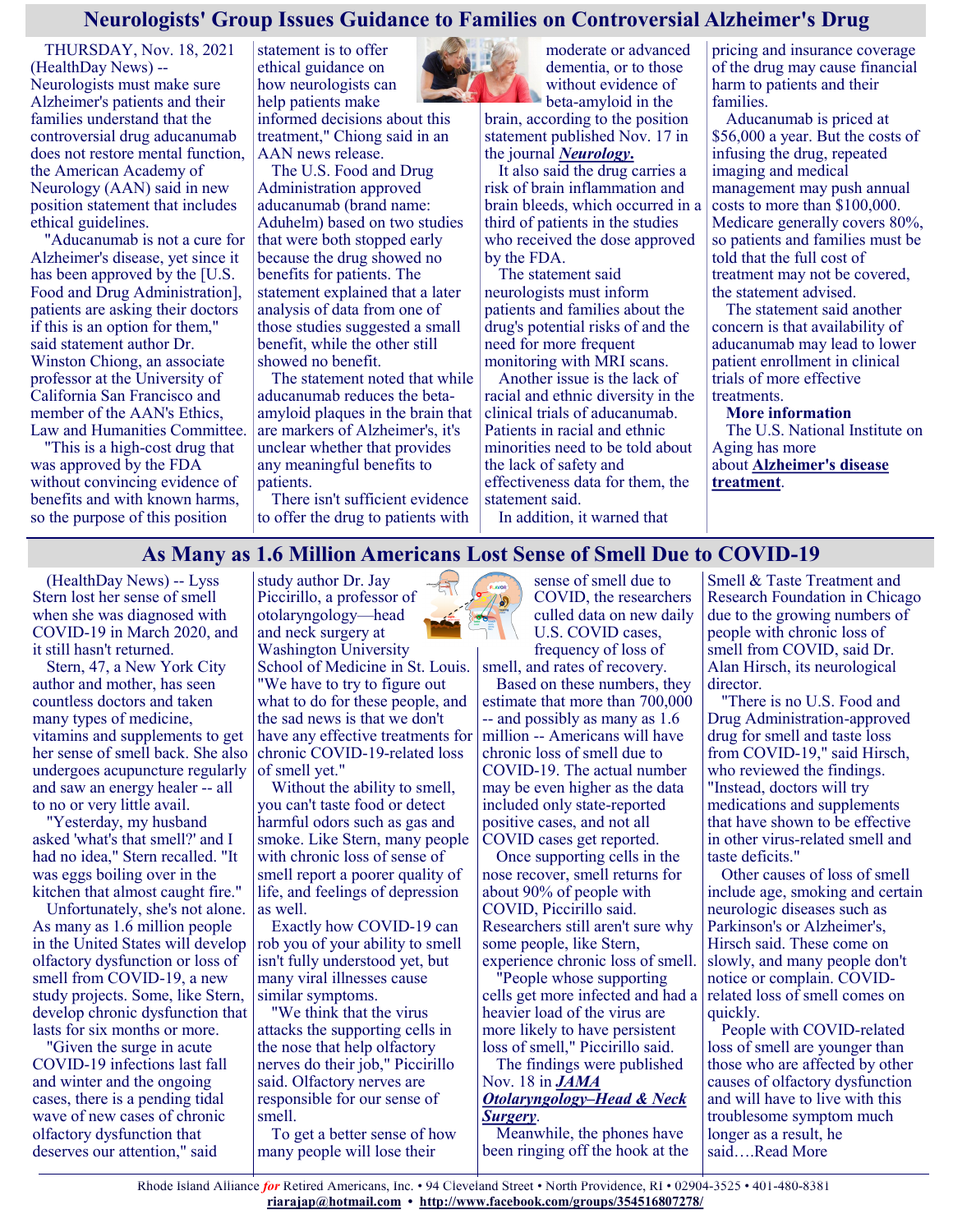# **Intermittent Fasting May Protect the Heart by Controlling Inflammation**

(American Heart Association News) -- Intermittent fasting could increase a key protein that controls inflammation and protects the heart, according to a new study.

Intermittent fasting limits a person's consumption of food and beverages to certain times of the day or week to achieve weight loss. There's no single way to practice it, though one popular routine involves alternating 24-hour periods of fasting with eating normally.

Researchers analyzed data from a clinical trial that had participants fast twice a week, drinking only water, for the first four weeks and then once a week after that. The trial lasted 26

**Healthy Heart** weeks, about six months. Those results, published in September in the European Heart Journal Open, showed fasting didn't reduce LDL, the socalled "bad cholesterol." But it did improve scores on insulin resistance, which can increase blood sugar and lead to Type 2 diabetes, and metabolic syndrome, a cluster of conditions that can increase a person's risk for heart attack and stroke.

The new analysis of that trial, presented at the American Heart Association's virtual Scientific Sessions conference held this month, delved into just how intermittent fasting seemed to improve these cardiovascular



disease risk factors. The study's lead researcher, Dr. Benjamin Horne, hypothesized the mechanism

Healthy You might be similar to the way a class of drugs called

sodium-glucose co-transporter 2 (SGLT-2) inhibitors work to lower Type 2 diabetes and heart failure risk. The drugs also raise levels of a protein called galectin -3, which controls inflammation.

"It's a good marker for people at higher risk of having a poor outcome," Horne said, because inflammation is a major component of heart failure and Type 2 diabetes. Horne is director of cardiovascular and genetic epidemiology at Intermountain Heart Institute in

Salt Lake City and a professor in the Division of Cardiovascular Medicine at Stanford University in California.

The new analysis, using 67 of the original trial participants' levels of galectin-3 and other markers for heart failure, found that higher levels of the protein were associated with better scores on insulin resistance and metabolic syndrome evaluations. Other markers were unchanged. The findings are considered preliminary until published in a peer-reviewed journal.

The increase in galectin-3 could be an adaptive response that prevents chronic disease by reducing inflammation, Horne said….**[Read More](https://consumer.healthday.com/aha-news-intermittent-fasting-may-protect-the-heart-by-controlling-inflammation-2655758801.html)**

# **Osteoporosis ("silent disease")**

Osteoporosis is a disease that weakens bones to the point where they break easily—most often, bones in the hip, backbone (spine), and wrist. Osteoporosis is called a "silent disease" because you may not notice any changes until a bone breaks. All the while, though, your bones had been losing strength for many years.

Bone is living tissue. To keep bones strong, your body breaks down old bone and replaces it with new bone tissue. Sometime around age 30, bone mass stops increasing, and the goal for bone health is to keep as much bone as possible for as long as you can. As people enter their 40s

and 50s, more bone may be broken down than is replaced.

A close look at the inside of bone shows something like a honeycomb. When you have osteoporosis, the spaces in this honeycomb grow larger, and the bone that forms the honeycomb gets smaller. The outer shell of your bones also gets thinner. All of this makes your bones weaker.

### **Who Has Osteoporosis? Risk Factors and Causes**

Although osteoporosis can strike at any age, it is most common among older people, especially older women. Men also have this disease. White and

Asian women are most likely to have osteoporosis. Other women at great risk include those who:

- $\triangleleft$  Have a family history of broken bones or osteoporosis
- ◆ Have broken a bone after age 50
- ◆ Had surgery to remove their ovaries before their periods stopped
- Had early **[menopause](https://www.nia.nih.gov/health/what-menopause)**
- ◆ Have not gotten enough **[calcium and/or](https://www.nia.nih.gov/health/vitamins-and-minerals)  [vitamin D](https://www.nia.nih.gov/health/vitamins-and-minerals)** throughout their
- lives Had extended bed rest or were physically inactive
- [Smoke](https://www.nia.nih.gov/health/smoking) (smokers may absorb less calcium from their diets)
- Take certain **[medications](https://www.nia.nih.gov/health/safe-use-medicines-older-adults)**, including medicines for **[arthritis](https://www.nia.nih.gov/health/osteoarthritis)** and **[asthma](https://www.niams.nih.gov/Health_Info/Bone/Osteoporosis/Conditions_Behaviors/asthma.asp)** and some cancer drugs
- Used certain medicines for a long time
- ◆ Have a small body frame The risk of osteoporosis grows as you get older. At the time of menopause, women may lose bone quickly for several years. After that, the loss slows down but continues. In men, the loss of bone mass is slower. But, by age 65 or 70, men and women are losing bone at the same rate….**[Read More](https://www.nia.nih.gov/health/osteoporosis)**

Not taking care of oneself eating poorly, not bathing, or

behaving unsafely ...**[Read More](https://www.nia.nih.gov/health/memory-forgetfulness-and-aging-whats-normal-and-whats-not)**

# **Memory, Forgetfulness, and Aging: What's Normal and What's Not?**

Many older adults worry about their memory and other thinking abilities. For example, they might be concerned about taking longer than before to learn new things, or they may sometimes forget to pay a bill. These changes are usually signs of mild forgetfulness — often a normal part of aging — not serious memory problems.

**What's normal forgetfulness and what's not?**

What's the difference between normal, age-related forgetfulness and a serious memory problem? It's normal to forget things once in a while as

we age, but serious memory problems make it hard to do everyday things like driving, using the phone, and finding your way home.

**[Talk with your doctor](https://www.nia.nih.gov/health/how-talk-your-doctor-about-sensitive-issues)** determine

whether **[memory](https://www.nia.nih.gov/health/do-memory-problems-always-mean-alzheimers-disease)** and othercognitive problems, such the ability to clearly think learn, are normal and what may be causing them. Signs that it might be time talk to a doctor include: Asking the same questions

over and over again Getting lost in places a

| ing              |                                                      |                                     | person kn<br>$\blacklozenge$ Having<br>following<br>directions |
|------------------|------------------------------------------------------|-------------------------------------|----------------------------------------------------------------|
| to               |                                                      | ◆ Becoming more<br>about time, peop |                                                                |
| <b>Normal</b> ag |                                                      |                                     |                                                                |
| er<br>as         | Making a bad decisio<br>while<br>Missing a monthly p |                                     |                                                                |
| and<br>ıt        |                                                      |                                     |                                                                |
|                  | Forgetting which day                                 |                                     |                                                                |
| e to             | remembering it later                                 |                                     |                                                                |
|                  | Sometimes forgetting                                 |                                     |                                                                |
| anc              | to use                                               |                                     |                                                                |

ows well trouble recipes or

confused ple, and places

| <b>Normal aging</b>             | <b>Alzheimer's disease</b>       |
|---------------------------------|----------------------------------|
| Making a bad decision once in a | Making poor judgments and        |
| while                           | decisions a lot of the time      |
| Missing a monthly payment       | Problems taking care of monthly  |
|                                 | <b>bills</b>                     |
| Forgetting which day it is and  | Losing track of the date or time |
| remembering it later            | of year                          |
| Sometimes forgetting which word | Trouble having a conversation    |
| to use                          |                                  |
| Losing things from time to time | Misplacing things often and      |
|                                 | being unable to find them        |
|                                 |                                  |